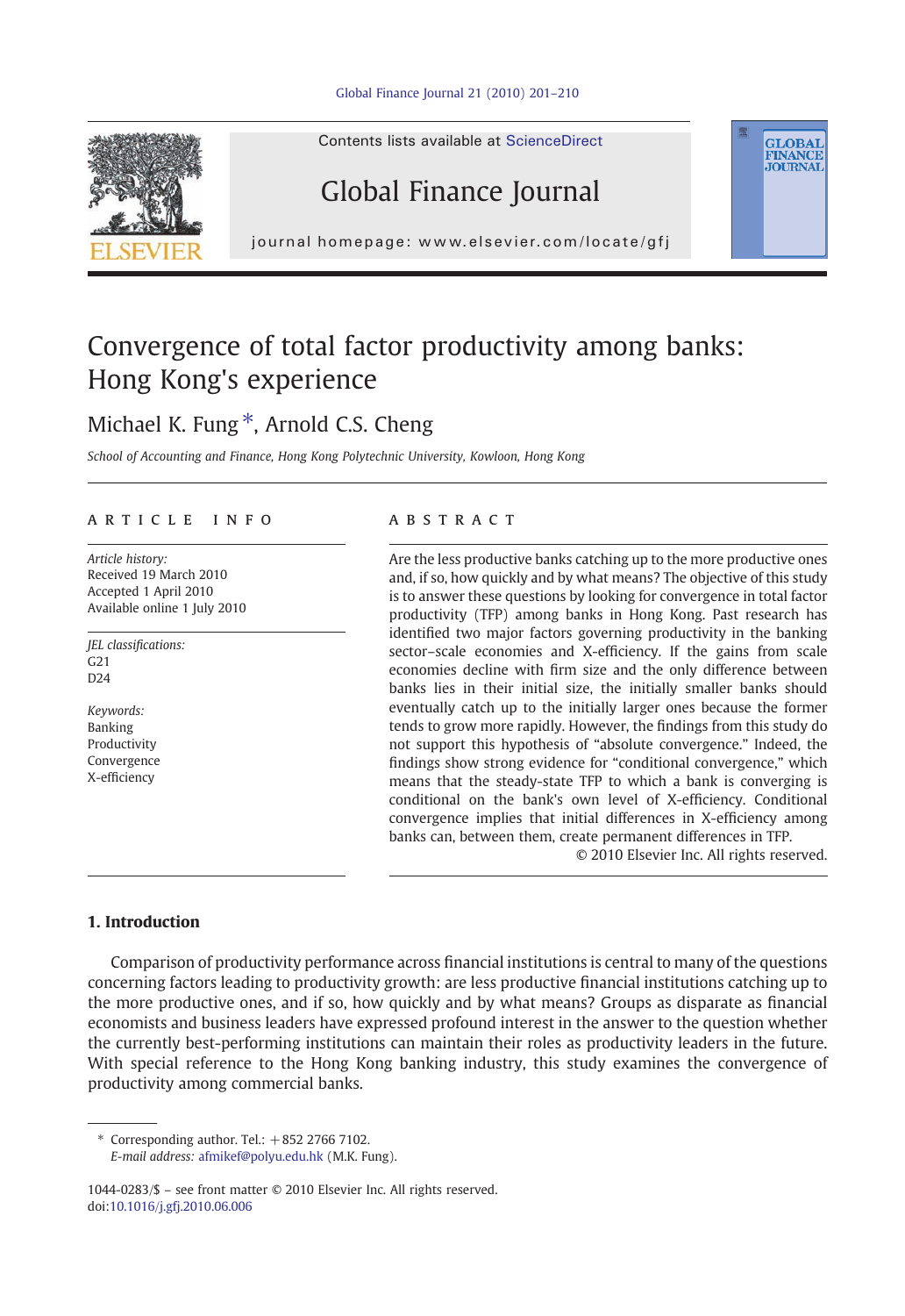Studies in the past literature have identified two major factors governing productivity in the banking sector–scale economies and X-efficiency. Scale economies can arise from an improved division of labor and specialization in larger banks. In addition, the risk diversification effect of a larger loan portfolio provides a bank-specific reason for increasing returns to scale. On the other hand, X-efficiency refers to all technical and allocative efficiencies of individual banks, which are related to managerial ability to control costs or maximize revenues. Findings from past research suggest that X-efficiency differences across banks are large and dominate scale economies (see [Berger, Hunter, & Timme, 1993](#page--1-0)).

Most early research before 1990s has found little evidence for economies of scale beyond a relatively modest overall size (see [Berger, Hanweck, & Humphrey, 1987](#page--1-0), and a survey by [Humphrey, 1990\)](#page--1-0). For instance, [Hunter and Timme \(1995\)](#page--1-0) find that such economies cease or even become negative at the scale of very large banks. Similarly, [Lang and Welzel \(1996\)](#page--1-0) find that all German banks enjoy growth of total factor productivity, which is higher for the smaller banks. Recent evidence from the 1990s, however, suggests that economies of scale increase with bank size (e.g., [Berger & Mester, 1997; Hughes & Mester, 1998;](#page--1-0) [Hughes, Landg, Mester, & Moon, 1996\)](#page--1-0). [Stiroh \(2000\)](#page--1-0) provides an explanation for this phenomenon: the optimal size and unexploited scale economies have increased from 1991 to 1994 due to deregulation, technological change, and financial innovation. After 1994, however, banks moved closer to the new optimal size and left less potential gains from unrealized scale economies. If the gains from scale economies decline with bank size and there exists a common optimal size that maximizes this gain, then banks will continue to expand in order to fully exploit the gains from scale economies until the optimal size is reached in the steady state. In Hong Kong, for instance, the total assets of locally incorporated licensed banks have increased by 158% in 1993–2002. While [Noulas, Miller, and Ray \(1990\)](#page--1-0) found that economies of scale for large US banks into the range of \$3 to \$6 billion in assets, the average assets of locally incorporated licensed banks in Hong Kong was about \$6 billion. Moreover, if scale economies are the major source of productivity growth, the absolute convergence in size driven by economies of scale should also imply absolute convergence in productivity among banks. As a consequence, all banks should end up with the same size and productivity level in the steady state. This is the so-called "absolute convergence" hypothesis. Mergers and acquisition are possible ways to speed up this absolute convergence in size and productivity.

However, results from past studies suggest that even within the output range where scale economies do exist their measured extent is small, of the order of 5% or less [\(Berger & Humphrey, 1992\)](#page--1-0), and that banks typically display high (and variable) levels of X-efficiency [\(Berger & Humphrey, 1991; Drake & Weyman-](#page--1-0)[Jones, 1992; Miller & Noulas, 1996\)](#page--1-0). Therefore, X-efficiency is likely to be large enough to dominate scale effects. Since the factors determining X-efficiencies are bank-specific, productivity growth resulting from X-efficiency implies that banks may converge to different levels of steady-state productivity. This is the socalled "conditional convergence" hypothesis. [Fung \(2006\)](#page--1-0) found strong evidence for conditional convergence in productivity among bank holding companies (BHCs) in the US, which suggests that the steady-state productivity to which a BHC is converging is conditional on the BHC's own level of Xefficiency. The objective of this study is to investigate whether such convergence in productivity exists in the Hong Kong banking industry.

The remainder of this article is organized as follows. The empirical formulation is specified in Section 2. [Sections 3 and 4](#page--1-0) then describe the data on which the study is based and present the results of the estimation, respectively. Conclusions are drawn in [Section 5](#page--1-0), the final section.

## 2. Empirical formulation

To model the bank production function, this study employs the intermediation approach ([Sealey &](#page--1-0) [Lindley, 1997](#page--1-0)) wherein banks intermediate financial services, collect purchased funds and use labor and capital to transform these funds into loans and other assets. We use a Cobb–Douglas production function where output is produced with fixed assets, liquid assets and variable input. A production function is therefore specified as follows:

$$
Y_{i,t} = A_{i,t} K_{i,t}^{\alpha} D_{i,t}^{\gamma} L_{i,t}^{\beta}
$$
 (1)

where,  $Y_{i,t}$  is the output,  $K_{i,t}$  is the fixed assets,  $D_{i,t}$  is the liquid assets,  $L_{i,t}$  is the variable input, and  $A_{i,t}$  is the total factor productivity of firm i at time t.  $Y_{i,t}$  in Eq. (1) has two alternative definitions:  $Y1_{i,t}$  and  $Y2_{i,t}$ . While